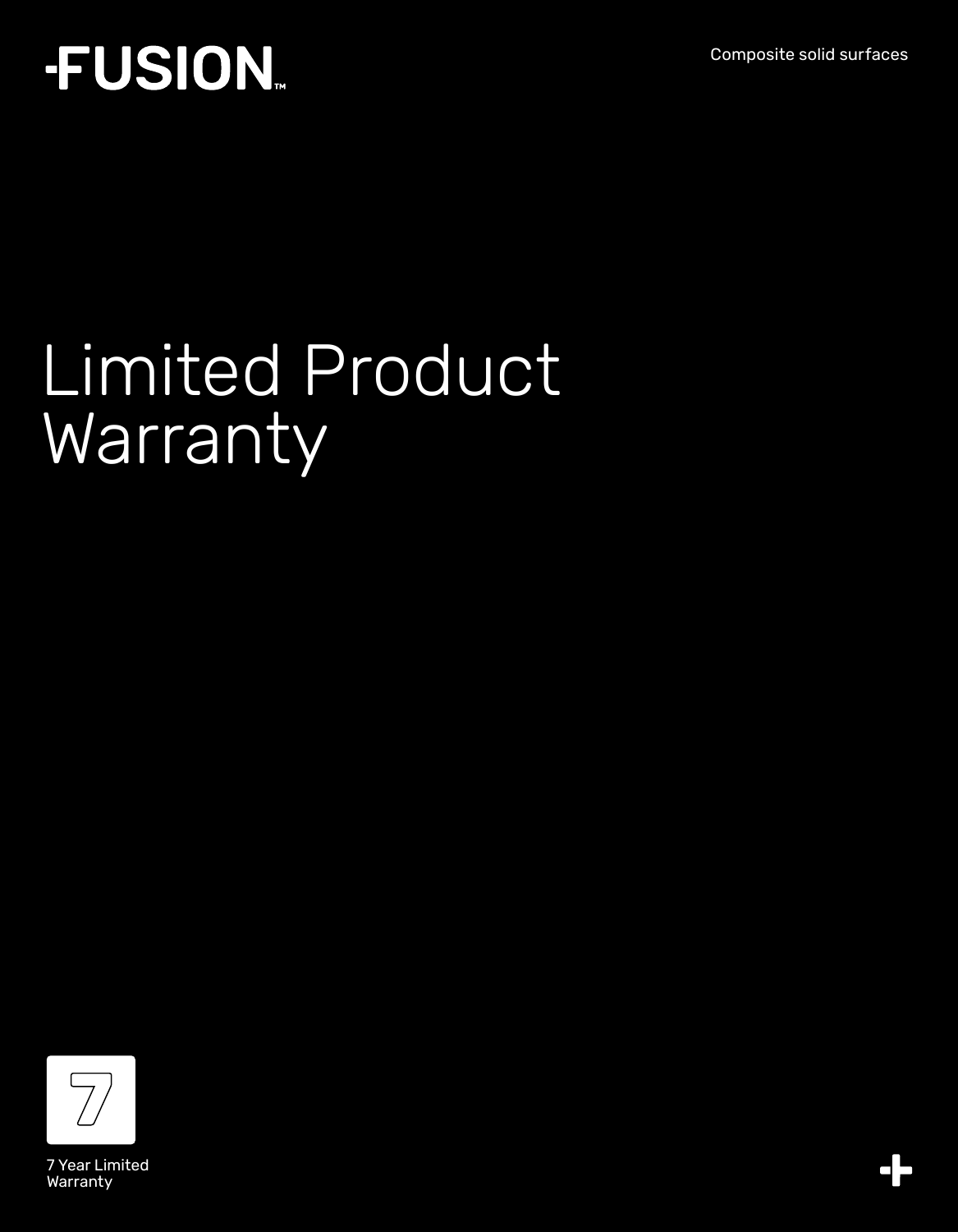## Definitions

- 'Laminex' Laminex Group Pty Limited ABN 98 004 093 092 trading as The Laminex Group. 'Residential' Any product application installed in a residential setting, including but not limited to houses, townhouses or multi-residential apartments.
- 'Commercial' Any product application installed in nonresidential premises such as, but not limited to, offices, restaurants, bars, religious buildings, educational, healthcare, private business or retail outlets.
- 'Warranty Term' Commences on the earlier of the date of delivery or payment in full until the end of the Warranty Term for Fusion Composite Solid Surfaces. Subject to the terms and conditions outlinedin this document and the terms and conditions of sale:
	- 1 Laminex warrants to the original purchaser of Fusion Composite Solid surfaces product used for residential or commercial use, the product(s) will, under normal use be free from manufacturing defects during the 7 year Warranty Term; and
	- 2 Where a manufacturing defect arises, Laminex will, at its discretion, repair or replace the Laminex product without charge if it is defective directly as a result of manufacture or supply by Laminex.

### Terms & Conditions of Warranty

- 1. This warranty does not cover any defect/damage caused by:
- a. Any act of God, any natural occurrence, third party act or omission or other circumstances beyond Laminex's control;
- b. Physical abuse, negligence, vandalism, misuse or accidents;
- c. Exposure to excessive direct or radiant heat;
- d. Exposure to moisture, including damage from steam or hot water - water ingress from cleaning, water pooling at or near edge of panel or any other exposure to liquids causing panels to deform as a result;
- e. Staining, discolouration or micro-cracking of the colourcore exposed edge;
- f. The use of solvents or inappropriate cleaning products/ materials;
- g. Exposure to chemical products and acidic or corrosive materials;
- h. Normal 'wear and tear', including without limitation, scratches, scuffs, burns, stains, wipe marks, chipping, dents, cuts on the product;
- i. General fading or discolouration due to direct or indirect UV light exposure;
- j. Variation in colour, pattern or shade of material against sample material, displays and/or printed illustrations;
- k. Failure of any adhesive, caulk, or other accessory, or failure of any caulked or filled joins or seams;
- l. Faulty workmanship by any person other than Laminex;
- m. Unauthorised modification/application;
- n. Inappropriate transport, storage and handling prior to installation;
- o. Failure to follow procedures/recommendations set out in the Fabrication and Installation Manual of the product published by Laminex at www.fusionsurfaces.com.au;
- p. Failure to follow procedures/recommendations set out in the Care and Maintenance instructions of the product published by Laminex at www.fusionsurfaces.com.au;
- q. Failure to follow any product procedures/recommendations set out in set out in any published documentation by Laminex at www.fusionsurfaces.com.au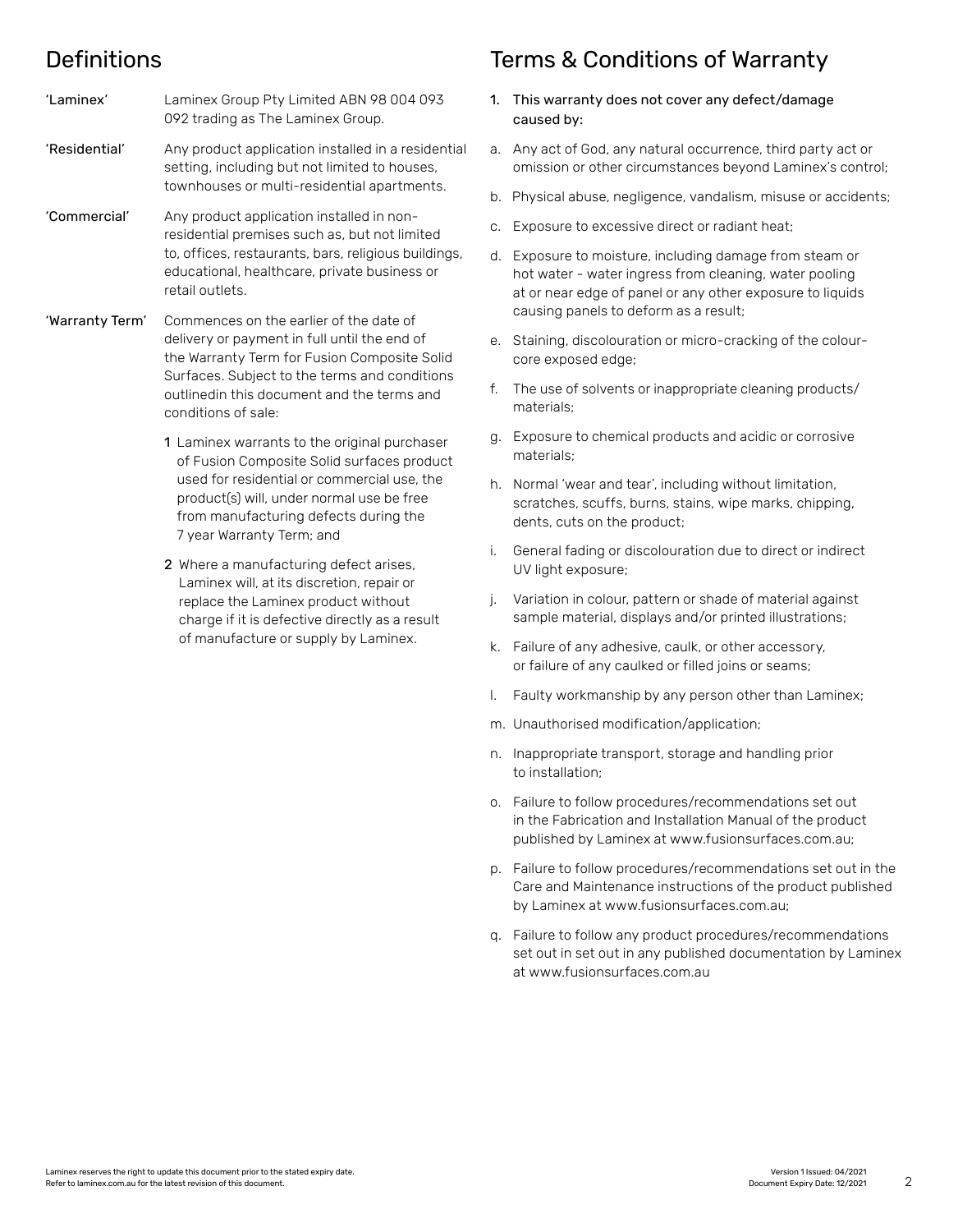#### 2. This warranty does not cover:

- a. Anything that has been disclosed as a feature or limitation of the Laminex product in any literature published by Laminex;
- b. Outdoor & alfresco applications;
- c. Where a defect is trivial or insubstantial;
- d. Where the claimant is unable to provide proof of purchase or equivalent documentation from an authorised retailer of the Laminex product. Where, as at the date of notification of the defect to Laminex, the type or colour of the alleged defective product no longer forms part of Laminex's standard stock range and the person complaining of the defect does not agree to the supply of a replacement which is as close a type or colour match as is possible from Laminex's then prevailing stock range;

#### 3. This warranty only applies to Fusion Composite Solid Surfaces product:

- a. That is purchased on or after 6th April 2021
- b. That has not been moved from their original place of installation;
- c. Where that part or parts of the Laminex product is affected by the manufacturing defect. Laminex will endeavour to repair to the same standard or replace with the same or substantially similar product and colour. Laminex is not obliged to repair or replace any other product(s);
- d. That has been designed, fabricated, installed, maintained, used and protected in the manner recommended by Laminex, in related literature found at www.fusionsurfaces.com.au (alternatively a copy of literature containing these recommendations can be ordered by writing directly to Laminex at the address below);
- e. Where Laminex has received notification of any manufacturing defect within 7 days of the first person to become aware of it; and
- f. Where the claim is made within the applicable Warranty Term.

#### 4. Cost of claiming

- a. Laminex will bear the expense of reasonable labour charges which are necessary for the repair or replacement of the defective Laminex product;
- b. The person claiming the warranty will bear all other expenses of claiming this warranty.

#### 5. Validity

- a. A claim may only be made against this warranty after Laminex has received payment by first purchaser in full for its product;
- b. A claim may only be made during the applicable Warranty Term;
- c. The Warranty Term does not restart if a claim is submitted; the original warranty commencement date applies; and
- d. The warranty is not transferable or assignable.

#### 6. Limitations:

- a. If you are a consumer as defined under the Australian Consumer Law (ACL) the Laminex Products come with guarantees that cannot be excluded under the ACL. You are entitled to a replacement or refund for a major failure and compensation for any other reasonably foreseeable loss or damage. You are also entitled to have the goods repaired or replaced if the goods fail to be of acceptable quality and the failure does not amount to a major failure. This warranty is in addition to your rights under the ACL.
- b. To the extent permitted by law, without limiting your consumer rights under the ACL, Laminex expressly limits its liability under this warranty and under any other statutory guarantee imposed at law to, at its option:
- i. The replacement or repair of the defective product;
- ii. A replacement product may not be reasonably available from Laminex in the same shape, type or colour as the original Laminex product covered by this warranty. If a replacement product of the same shape, type or colour is not reasonably available, Laminex reserves the right to provide a replacement product of as close a shape, type and colour match as is reasonably possible from Laminex's then prevailing product range in satisfaction of its obligations under this warranty.
- iii. The payment of the cost of the defective product, or of repairing the defective product, or of acquiring an equivalent product.
- c. To the extent permitted by law, Laminex expressly excludes all conditions, warranties and undertakings in relation to the Laminex product, whether expressed or implied, including any implied warranty of merchantability or suitability for a particular purpose and not withstanding any course of dealing between the parties or custom and usage in the trade to the contrary, except as set out in this document.